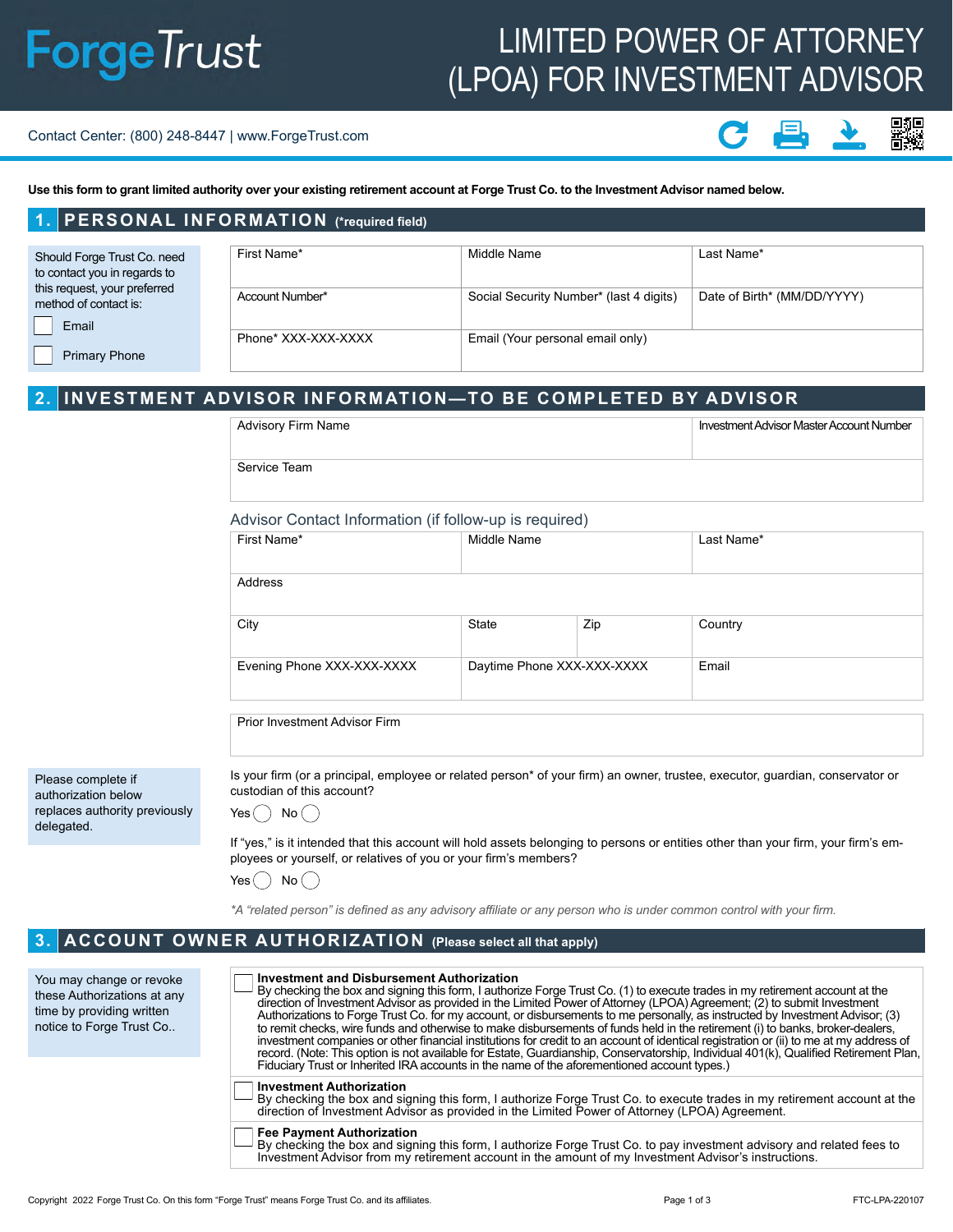#### **4. INVESTMENT COMMUNICATIONS AND RELATED ACTIONS**

If you have granted your Investment Advisor investment authority over your retirement account, and your Investment Advisor exercises investment discretion for you pursuant to an advisory contract, you can appoint your Investment Advisor to be sent certain issuer and issuer-related communications (proxies, tender offers, proposed mergers, rights offerings, exchange offers and warrants, among other things) that may require a voting decision or other action regarding investments held in your retirement account. If you appoint your Investment Advisor below, your Investment Advisor will, regarding only those voting decisions or other action communications sent to your Investment Advisor: (i) be requested to vote proxy ballots; (ii) be requested to provide instructions regarding corporate reorganizations and other corporate actions; and (iii) be sent certain prospectuses and annual reports and other communications. In these cases, you will be authorizing your Investment Advisor to make all voting decisions and take all actions on your behalf. You will not be sent informational copies of these communications.

Even if you appoint your Investment Advisor below, you may still be sent certain other issuer and issuer-related communications regarding investments held in your retirement account. You agree that you will be responsible for providing Forge Trust Co. any applicable instructions or directions on those items.

If you do not select either "Yes" or "No" above, Forge Trust Co. will deem you to have indicated "No."

Please select only one:

Yes. I appoint my Investment Advisor to receive all investment communications, and I will fulfill my responsibilities, as described above.

No. I do not appoint my Investment Advisor as described above. I wish to be sent all Investment and investment-related communications, make all voting decisions and take all actions described above. I understand that any issuer of investments held in my retirement account may request that Forge Trust Co. disclose to it my name, address and securities positions in that investment.

### **5. ACCOUNT OWNER SIGNATURE**

The terms "I," "me" and "my" refer to the Account Holder. By signing below, I authorize the Investment Advisor (IA) named on page 1 of this document to be my Agent (attorney-in-fact) to the extent provided in this Limited Power of Attorney (LPOA) document. Further, I certify that I have read carefully the provisions of this LPOA document. By signing this Limited Power of Attorney, below certifies that the representations and warranties are true and complete.

Furthermore, by signing this agreement, I acknowledge that these terms relate to my account and are part of (A) the Custodial Account Agreement between me and Forge Trust Co. for my Forge Trust Co. account. Additionally, by signing this Agreement, the Account Holder consents to Forge Trust Co.'s: (i) sending, by mail, electronic delivery and/or other means, duplicate copies of account trade confirmations, account statements and any other information relating to the Account Holder and the account to the Account Holder's Investment Advisor, if and in such manner as requested by the Account Holder's Investment Advisor; (ii) sending such information about the Account Holder and the account to third parties (such as CPAs or performance-reporting companies) as the Account Holder's Investment Advisor shall direct Forge Trust Co.; and (iii) disclosure of information about the Account Holder and the account to other third parties as provided in this LPOA and the Account Agreement. Furthermore, I acknowledge that I have received a copy of the Account Terms to retain for my records.

The Account Holder must sign and date below.

By signing below, I authorize Forge Trust Co. to provide Investment Advisor any and all requested information of any nature whatsoever regarding my retirement account, including, but not limited to, copies of my account statements, applications or like documentation.

| Account Owner Signature           | Date (MM/DD/YYYY) |  |  |  |  |  |  |
|-----------------------------------|-------------------|--|--|--|--|--|--|
|                                   |                   |  |  |  |  |  |  |
| <b>Account Owner Printed Name</b> |                   |  |  |  |  |  |  |
|                                   |                   |  |  |  |  |  |  |

Please sign and submit additional documents as required.

#### **DELIVERY INSTRUCTIONS**

**Email** newaccounts@ForgeTrust.com **Fax** (650) 745-2902

**Regular mail**  Forge Trust Co. PO Box 7080 San Carlos, CA 94070-7080

#### **Overnight mail**

Forge Trust Co. 1160 Industrial Road, Suite 1 San Carlos, CA 94070-4128